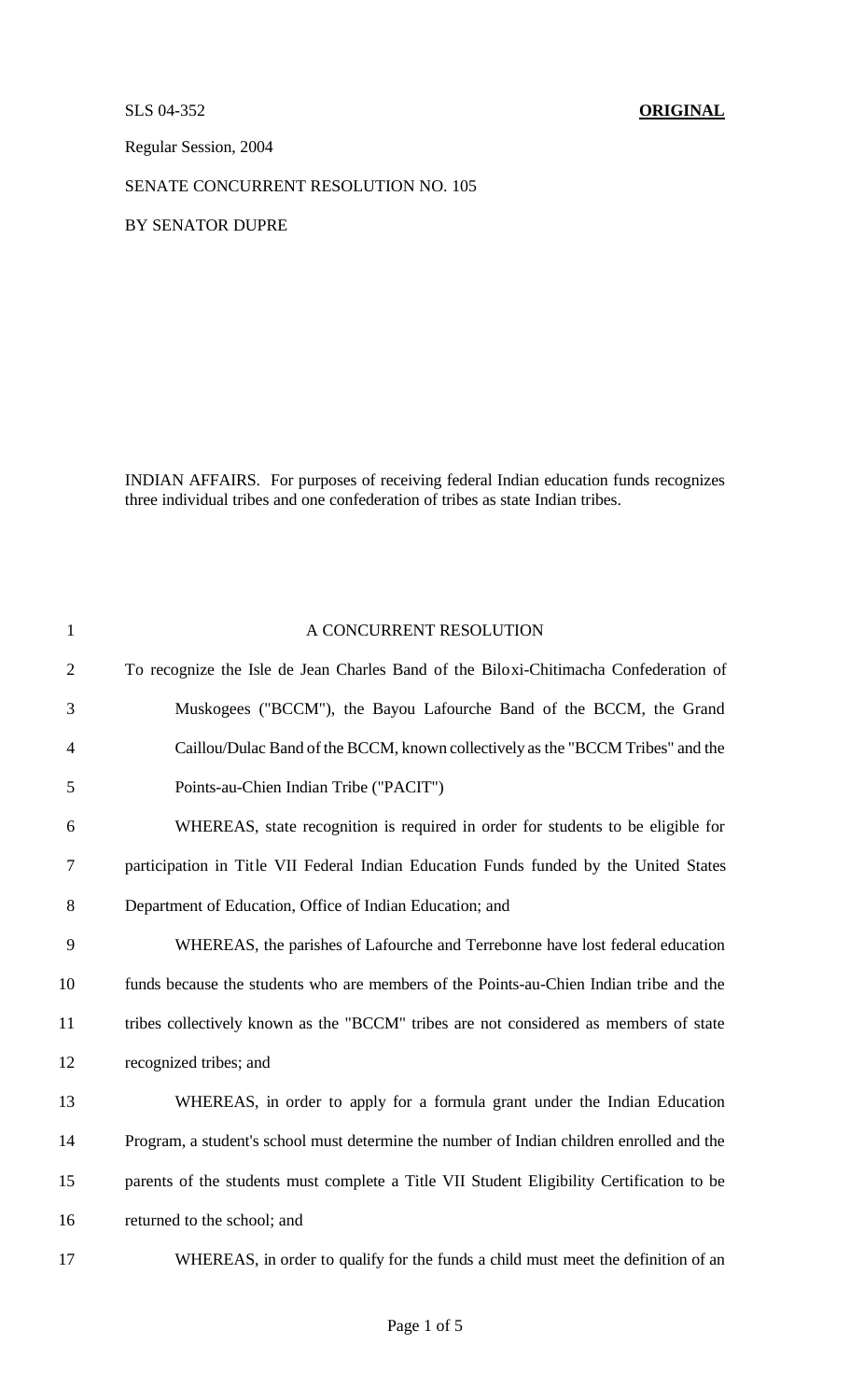Indian, which is defined in the form as any individual who is a member of a federally recognized tribe, a state recognized tribe, a tribe terminated since 1940, and those who are a member of an organized group that received a grant under the IndianEducationAct of 1988 as it was in effect October 19, 1994; and WHEREAS, the Points-au-Chien Indian Tribe and the BCCM tribes have been previously recognized by the state as members of the United Houma Nation pursuant to Senate Concurrent Resolution No. 124 of the 1990 Regular Session of the Legislature; and WHEREAS, the Houma Tribe, which was incorporated in 1972, and the Houma Alliance, which was incorporated in 1974, were recognized as Indian communities of Louisiana in existence in the vicinities of Galliano and Dulac, Louisiana since the nineteenth century pursuant to House Concurrent Resolution No. 97 of the 1977 Regular Session of the Legislature; and WHEREAS, in 1979, the Houma Alliance and the Houma Tribe merged to become the United Houma Nation; and WHEREAS, the United Houma Nation was recognized as an Indian community of 16 the state pursuant to Senate Concurrent Resolution No. 124 of the 1990 Regular Session of the Legislature; and WHEREAS, it was acknowledged in Senate Concurrent Resolution No. 124 of the 1990 Regular Session of the Legislature that communities of the Houma Indian Nation have existed in the vicinity of Grand Caillou, Dulac, Golden Meadow, Isle de Jean Charles, Lower Points aux Chenes, Lower Montegut, and Bayou Dularge since the eighteenth century; and WHEREAS, the United Houma Nation filed a petition with the Bureau of Indian Affairs seeking federal acknowledgment; and WHEREAS, in December, 1994, the Bureau of Indian Affairs issued a proposed negative finding against the United Houma Nation, finding that the tribe as a whole failed to satisfy certain social and political criteria required for federal acknowledgment, but that there was evidence of several distinct communities that could meet the necessary criteria; and WHEREAS, the Points-au-Chien Indian community and members of the BCCM 29 maintained separate communities despite being part of the United Houma Nation and in 1993, the Points-au-Chien Indian community filed separate Articles of Incorporation; and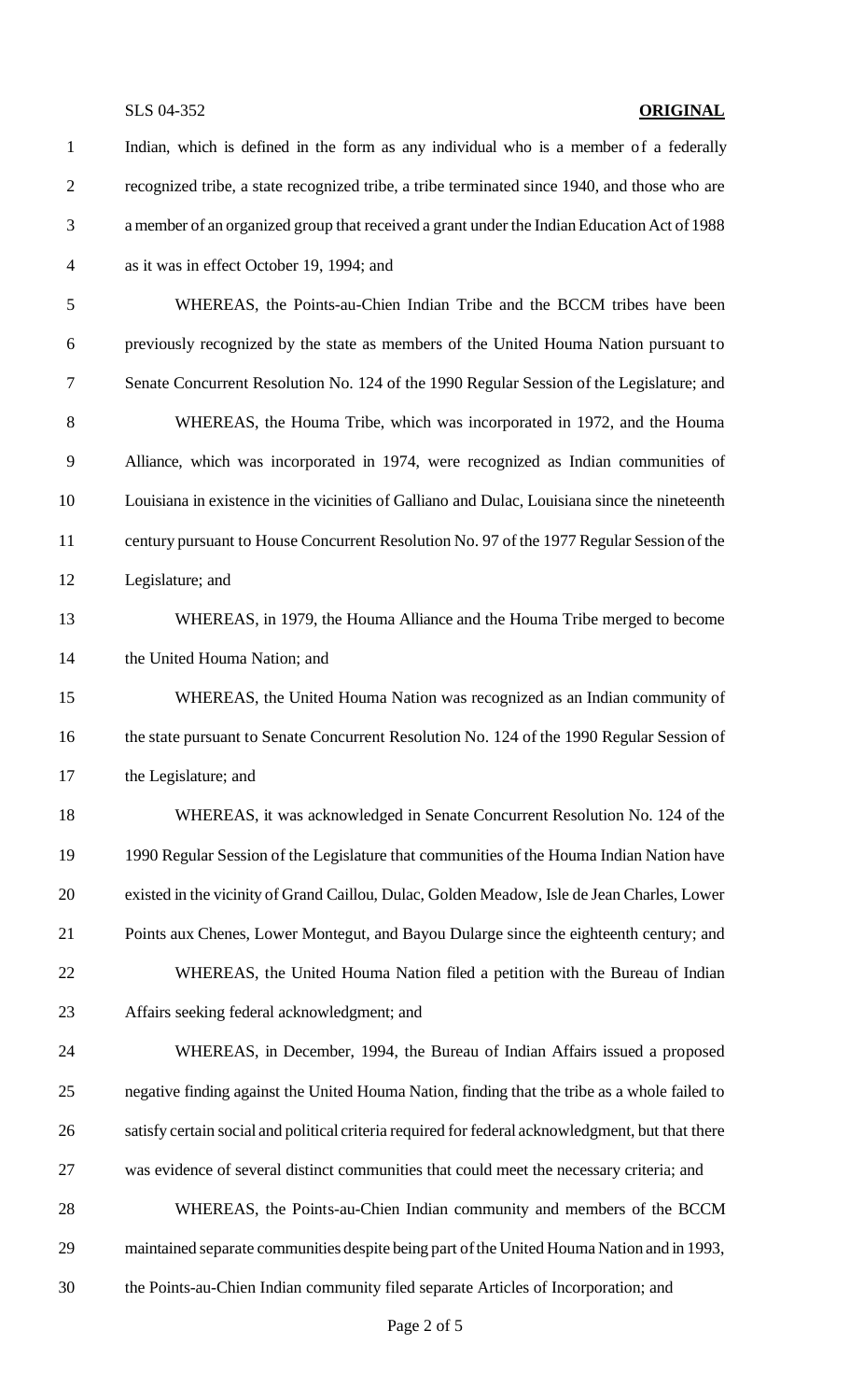WHEREAS, in 1994, the Points-au-Chien Indian community filed a petition with the Bureau of Indian Affairs following the issuance of the negative proposed finding against the United Houma Nation; and WHEREAS, in 1995, the Grand Caillou/Dulac Indian community, the Isle de Jean Charles Indian community, and the Bayou Lafourche Indian community established the Biloxi-Chitimacha Confederation ofMuskogees, Inc., and theyhave also submitted a petition to the Bureau of Indian Affairs on behalf of the three bands; and WHEREAS, in 2001, the chairman of the Bayou Lafourche Indian community was informed that his members were ineligible for participation in Indian Education Programs and in the fall of 2003, the principal of Points-aux-Chenes Elementary was informed that the members of the Isle de Jean Charles Band of the BCCM and the Points-au-Chien community 12 would be ineligible to receive federal funds if they did not receive state recognition during the legislative session; and WHEREAS, other schools affected by the loss of federal funding include Montegut Elementary, Montegut Middle, Bourg Elementary, Grand Caillou Elementary, South Terrebonne High School, Ellender High School, and Grand Caillou Middle School; and WHEREAS, the communities of Points-au-Chien and the BCCM have sought state recognition in both the 1999 and 2001 Regular Sessions of the Legislature; and 19 WHEREAS, Indian communities of the Biloxi, Chitimacha, and Choctaw have existed in the vicinity of Grand Caillou, Dulac, Isle de Jean Charles, and Bayou Lafourche since the earliest settlement of these areas to the present; and WHEREAS, the Indian community of Lower Points-au-Chien has also existed since the earliest settlement of this area to the present; and WHEREAS, ancestors ofthe Indians were residing in the area consisting ofLouisiana at the first contact with Europeans and have continued to reside in the area of Louisiana since that time; and WHEREAS, extensive genealogical and historical research has been accomplished and 28 clearly identifies the core ancestry of these tribes as Biloxi, Chitimacha, and Choctaw Indians; and WHEREAS, the policy of the state of Louisiana provides for recognition of Indian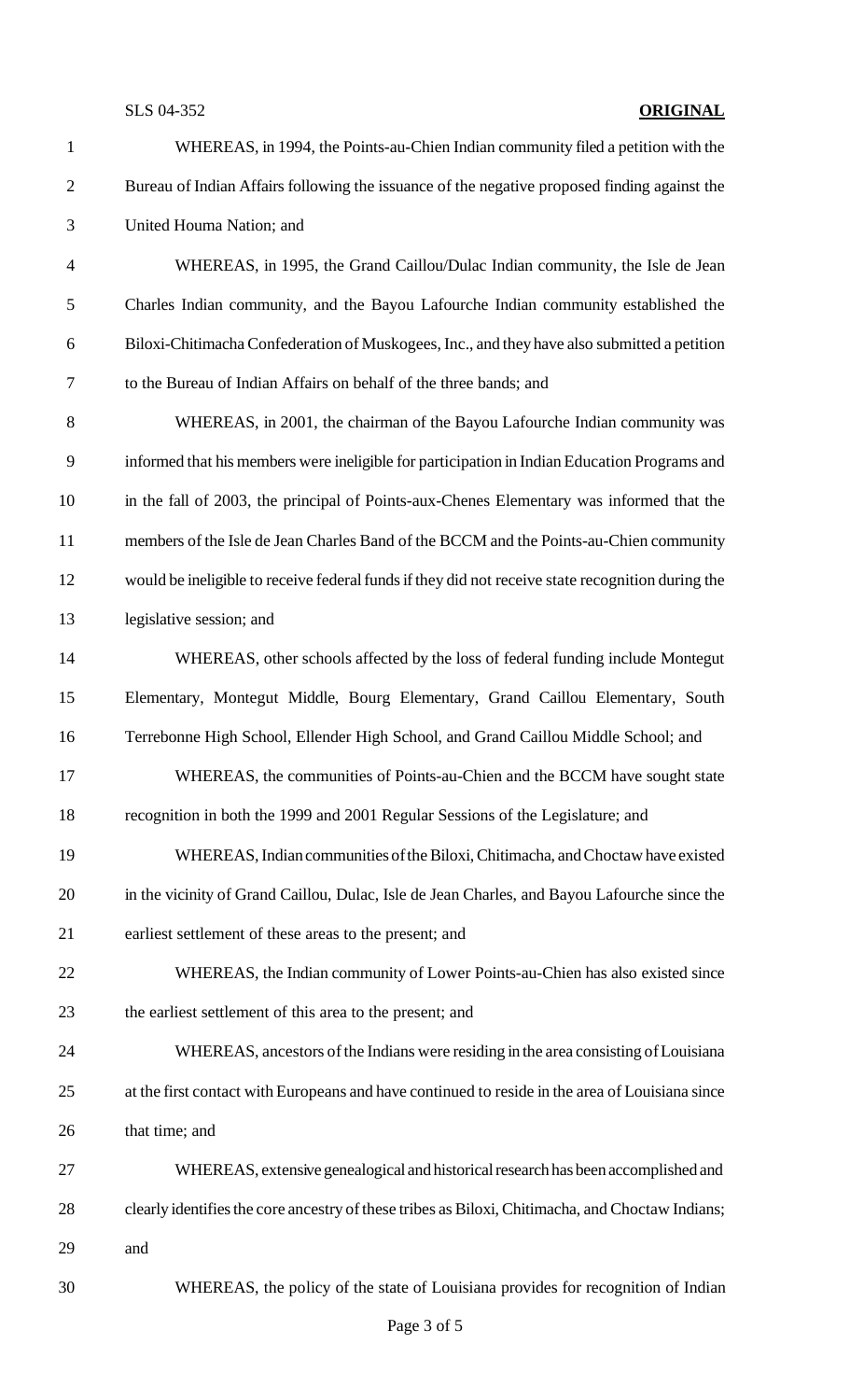tribes within its borders, to support their tribal aspirations, to preserve their cultural heritage and improve their economic condition and to assist them in the achievement of their just rights; and

 WHEREAS, unless these tribes are formally recognized by the state during this regular session of the Legislature, mo re federal Indian education funds will be lost in the parishes of Lafourche and Terrebonne.

 THEREFORE, BE IT RESOLVED by the Legislature of Louisiana that the state of Louisiana formally recognizes the Isle de Jean Charles Band of the Biloxi-Chitimacha Confederation of Muskogees ("BCCM"), the Bayou Lafourche Band of the BCCM, the Grand Caillou/Dulac Band of the BCCM, known collectively as the "BCCM Tribes" and the Points-au-Chien Indian Tribe as Indian tribes of the state.

 BE IT FURTHER RESOLVED by the Legislature of Louisiana that the Congress of the United States and the United States Bureau of Indian Affairs are hereby memorialized, requested, and urged to take such steps as are necessary to effect, in the near future, formal recognition of the Isle de Jean Charles Band of the Biloxi-Chitimacha Confederation of Muskogees ("BCCM"), the Bayou Lafourche Band of the BCCM, the Grand Caillou/Dulac Band of the BCCM, known collectively as the "BCCM Tribes" and the Points-au-Chien Indian tribe and to acknowledge that the rights of the Isle de Jean Charles Band of the Biloxi- Chitimacha Confederation of Muskogees ("BCCM"), the Bayou Lafourche Band of the BCCM, the Grand Caillou/Dulac Band of the BCCM, known collectively as the "BCCM Tribes" and the Points-au-Chien Indian Tribe are no less, if not indeed greater, than those of other Indian tribes in the United States, and, therefore, to take such executive or congressional action as may be appropriate.

 BE IT FURTHER RESOLVED that copies of this Resolution also be transmitted to the president of the United States, the presiding officers of the Senate and the House of Representatives of the Congress of the United States, each member of the Louisiana Congressional delegation, the director of the Bureau of Indian Affairs, United States Department of the Int erior, and to the leadership of the Isle de Jean Charles Band of the Biloxi-Chitimacha Confederation of Muskogees ("BCCM"), the Bayou Lafourche Band of the BCCM, the Grand Caillou/Dulac Band of the BCCM, and the Pointe-au-Chien Tribe.